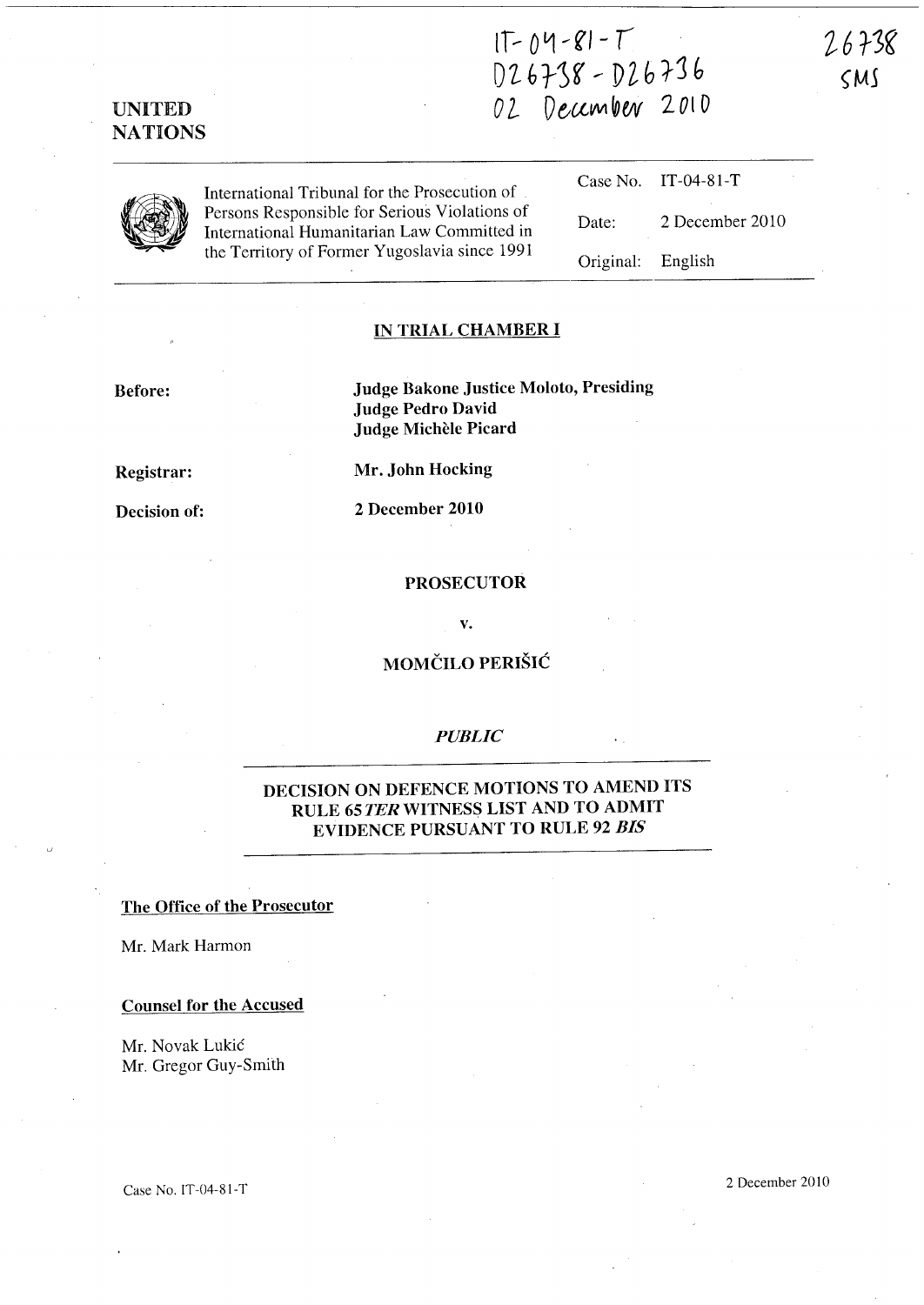**TRIAL CHAMBER I** ("Trial Chamber") of the International Tribunal for the Prosecution of Persons Responsible for Serious Violations of International Humanitarian Law Committed in the Territory of the former Yugoslavia since 1991("Tribunal");

**BEING SEISED** of the "Defence Motion to Amend its Rule 65 *ter* Witness List and Motion for the Admission of Evidence Pursuant to Rule 92 *his* with Public Annex A" filed publicly on 12 November 2010 ("Motion"), whereby the. Defence requests leave to amend its Rule 65 *ter*  Witness List and the admission into evidence of the written statement of Mr. Thomas Hansen  $("Proposed Statement")$ ;

**NOTING** the Defence's submission that Mr. Hansen was inadvertently omitted from the Defence 65 ter list  $-$  a fact which was only discovered during the summer recess;<sup>2</sup>

**NOTING** the Defence submits that the Proposed Statement is relevant and of probative value as it furnishes evidence as to the shelling incident in Sarajevo on 18 June 1995, alleged in the Indictment as scheduled Incident  $A-7$ ;<sup>3</sup>

**NOTING** the Defence further submits that, by requesting the admission of Mr. Hansen's evidence through Rule 92 *his,* no additional court time will be necessary and the trial will not be prolonged in any fashion;<sup>4</sup>

**NOTING** the "Prosecution's Response to Defence Motion to Amend its Rule 65 *ter* Witness List and Motion for the Admission of Evidence Pursuant to Rule 92 *his* dated 12 November 2010" filed publicly on 26 November 2010 ("Response"), in which the Prosecution does not oppose the Motion and notifies the Trial Chamber that it does not seek to cross-examine Mr. Hansen;<sup>5</sup>

**RECALLING** by reference the requirements pertaining to the amendment of the Rule 65 *ter*  Witness List and to the admission of evidence under Rule 92 *his* as set out in previous decisions of this Trial Chamber;<sup>6</sup>

Motion, paras 3, 6.

S Response, paras 2-3.

Case No. IT-04-81-T 2 2 December 2010

Motion, para. 1.

Motion, para. 7.

<sup>4</sup> Motion, para. S.

<sup>6</sup>*See* First Decision on Prosecution Motion for Leave to Amend its Rule 65 *ter* List, 6 October 2009, para. 7; Decision on Prosecution Motion for Leave to File a Sixth Supplemental Rule 65 *ter* Exhibit List, 3 November 200S; Decision on Prosecution Motion for Admission of Evidence Pursuant to Rule 92 *bis*, 2 October 2008, paras 10-16; see *also Prosecutor v. Zdravko Tolimir,* Case No. IT-05-SS/2-T, Decision on Prosecution's Motion for Leave to Amend The Rule 65 *ter* Witness List And For Disclosure of An Expert Witness Report Pursuant To Rule 94 *his,* 3 August 2010, paras 4-5; Prosecutor v. Jovica Stanišić and Franko Simatović, Case No. IT-03-69-T, Decision on Prosecution's Motions for Admission of Written Evidence Pursuant to Rule 92 *his,* 7 October 2010, paras 29-3S.